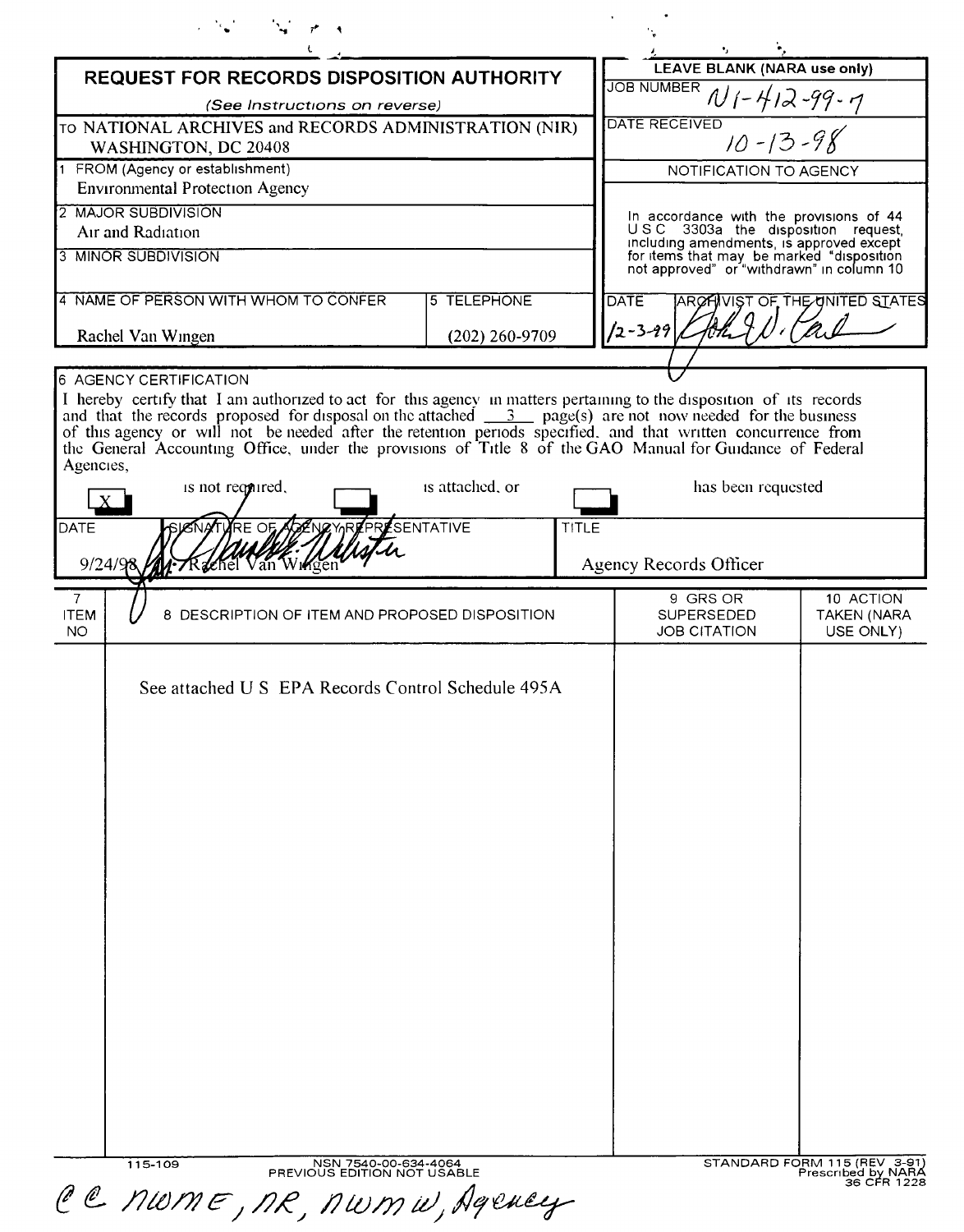# **EPA Records Schedule 495**

Status: Fmal, *08/3112010*

Title: RadNet

Program: Radiation

Applicability: Agency-wide

Function: 108-023-01 - Air Momtoring and Forecastmg

#### NARA Disposal Authority:

This schedule authorizes the disposition of the record copy in any media (media neutral), excluding any records already m electromc form. Records designated for permanent retention must be transferred to the National Archives in accordance WIthNARA standards at the time of transfer.

•  $N1-412-99-7$ 

#### Description:

RadNet, formerly known as the Environmental Radiation Ambient Momtoring System (ERAMS), IS a national system of monitoring stations that regularly collect air, precipitation, drinking water, and milk samples for analysis of radioactivity. The RadNet network, which has stations in each state, is used to track environmental releases of radioactivity from nuclear weapons tests, nuclear accidents and potential terrorist acts. In the future, new air stations will provide gamma data in near-real-time that WIll be transrrutted to a central database accessible to both decision makers and the pubhc. The RadNet database contains 23 years of environmental radiation momtonng data from all 50 states and U.S. temtones and 40 years of measurements of strontium m milk. The database allows users to perform statistical analyses on subsets of data graphically, displaying these analyses. The database is linked to EPA's EnviroMapper, allowmg users to display data by location. Paper records of RadNet/ERAMS data are available back to the system's inception in 1973.

#### Disposition Instructions:

Item a: Electronic software program

This item is to be used only by the Office of Air and Radiation, National Air and Radiation Environmental Laboratory.

- • Disposable
- Destroy when no longer needed to ensure access to, and use of, the electronic data throughout the authorized retention period.

#### Item b: Input

• Disposable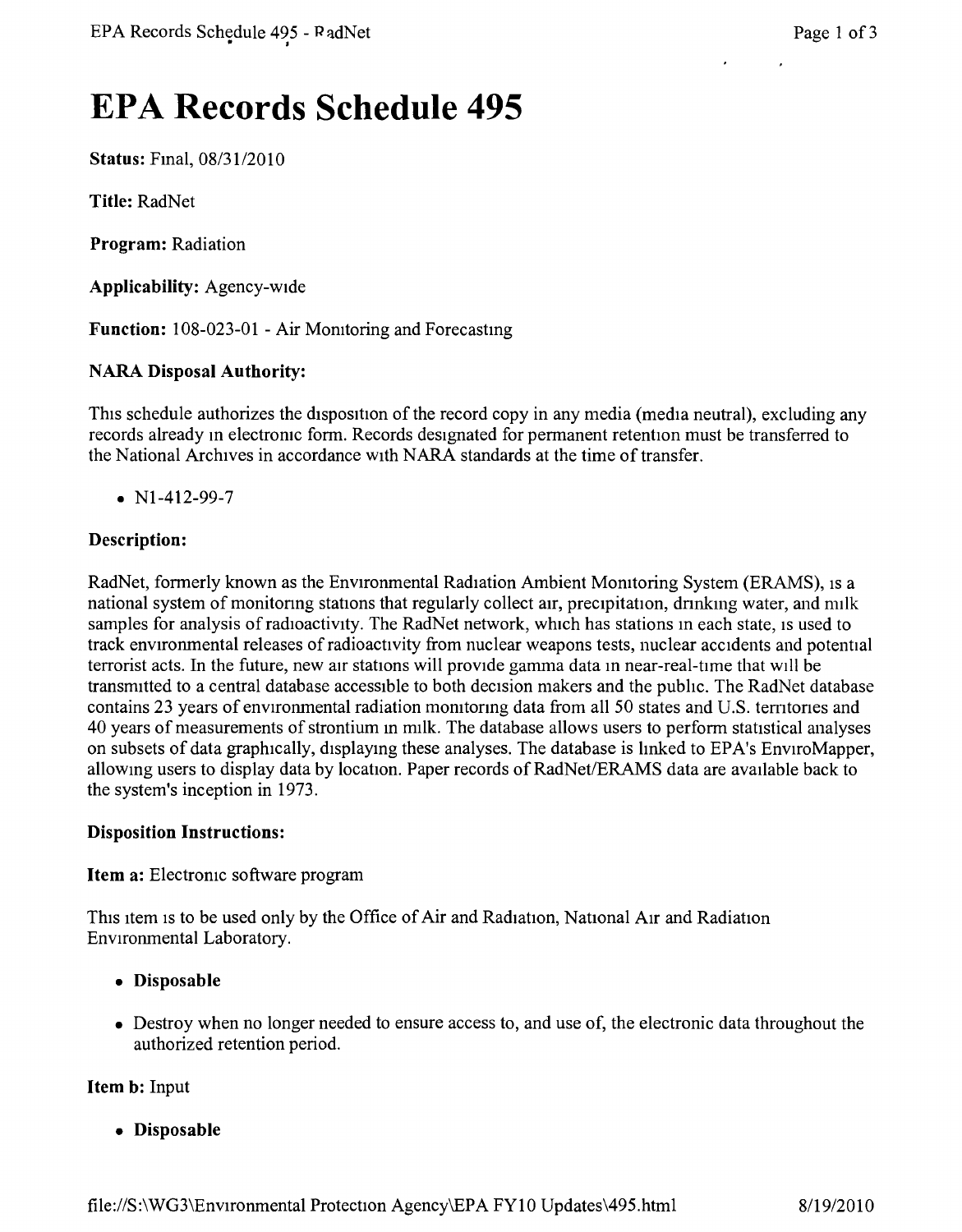• Follow instructions for EPA 171.

#### **Item** c: Electronic data

This item is to be used only by the Office of Air and Radiation, National Air and Radiation Environmental Laboratory.

- **• Permanent**
- Transfer data annually to the National Archives, as specified in 36 CFR 1235.44-1235.50 or standards applicable at the tune,

## **Item d:** Output and reports

- **• Varies**
- File with related records and instructions for the related records.

#### **Item** e: System documentation

Includes calibration data. This item is to be used only by the Office of Air and Radiation, National Air and Radiation Environmental Laboratory.

- **• Permanent**
- Transfer those records necessary to document how the system captures, manipulates, and outputs data to the National Archives, as specified in 36 CFR 1235.44-1235.50 or standards applicable at the time. Documentation is transferred with the electronic data (item c).

#### **Guidance:**

Published data from this system is covered in EPA 250 for publications and promotional items.

#### **Reasons for Disposition:**

The following change was made in the  $08/31/2010$  version:

• Added calibration data to disposition item e.

The following changes were made in the *04/30/2008* version:

- Added applicability to disposition items a, c and e.
- Revised title of disposition item e.

This system supports program operations required by statute and regulations. It is also used for trend and risk assessment. The paper output records were previously approved by the National Archives as permanent.

#### **Custodians:**